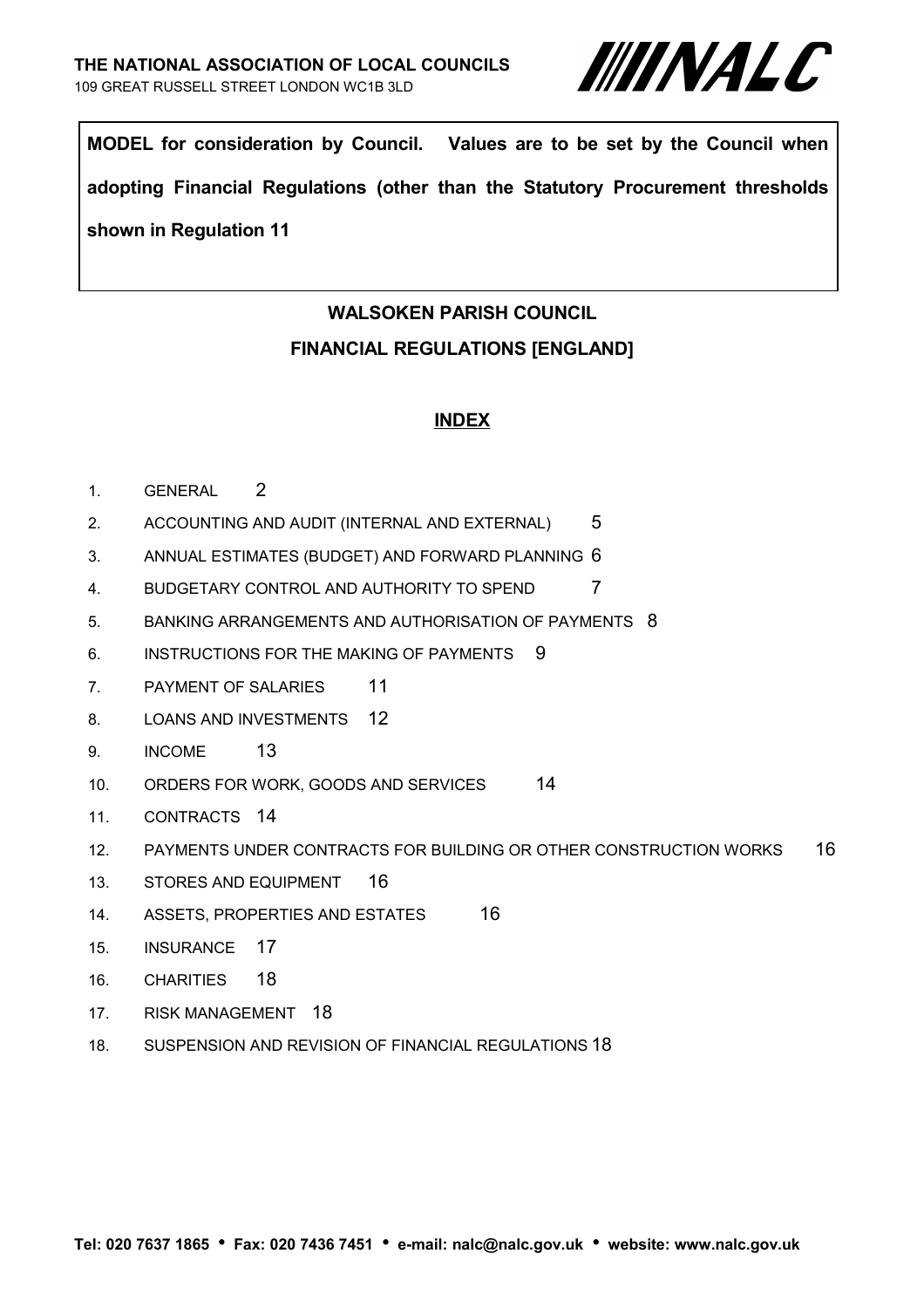These Financial Regulations were adopted by the Council at its Meeting held on  $5<sup>th</sup>$ September 2017.

#### <span id="page-1-0"></span>**1. GENERAL**

- *1.1.* These financial regulations govern the conduct of financial management by the council and may only be amended or varied by resolution of the council. Financial regulations are one of the council's three governing policy documents providing procedural guidance for members and officers. Financial regulations must be observed in conjunction with the council's standing orders<sup>[1](#page-1-1)</sup> and any individual financial regulations relating to contracts.
- *1.2.* The council is responsible in law for ensuring that its financial management is adequate and effective and that the council has a sound system of internal control which facilitates the effective exercise of the council's functions, including arrangements for the management of risk.
- *1.3.* The council's accounting control systems must include measures:
	- for the timely production of accounts;
	- that provide for the safe and efficient safeguarding of public money;
	- to prevent and detect inaccuracy and fraud; and
	- identifying the duties of officers.
- *1.4.* These financial regulations demonstrate how the council meets these responsibilities and requirements.
- *1.5.* At least once a year, prior to approving the Annual Governance Statement, the council must review the effectiveness of its system of internal control which shall be in accordance with proper practices.
- *1.6.* Deliberate or wilful breach of these Regulations by an employee may give rise to disciplinary proceedings.
- *1.7.* Members of Council are expected to follow the instructions within these Regulations and not to entice employees to breach them. Failure to follow instructions within these Regulations brings the office of councillor into disrepute.
- *1.8.* The Responsible Financial Officer (RFO) holds a statutory office to be appointed by the council. [The Clerk has been appointed as RFO for this council and these regulations will apply accordingly.]

<span id="page-1-1"></span><sup>1</sup> Model standing orders for councils are available in Local Councils Explained © 2013 National Association of Local Councils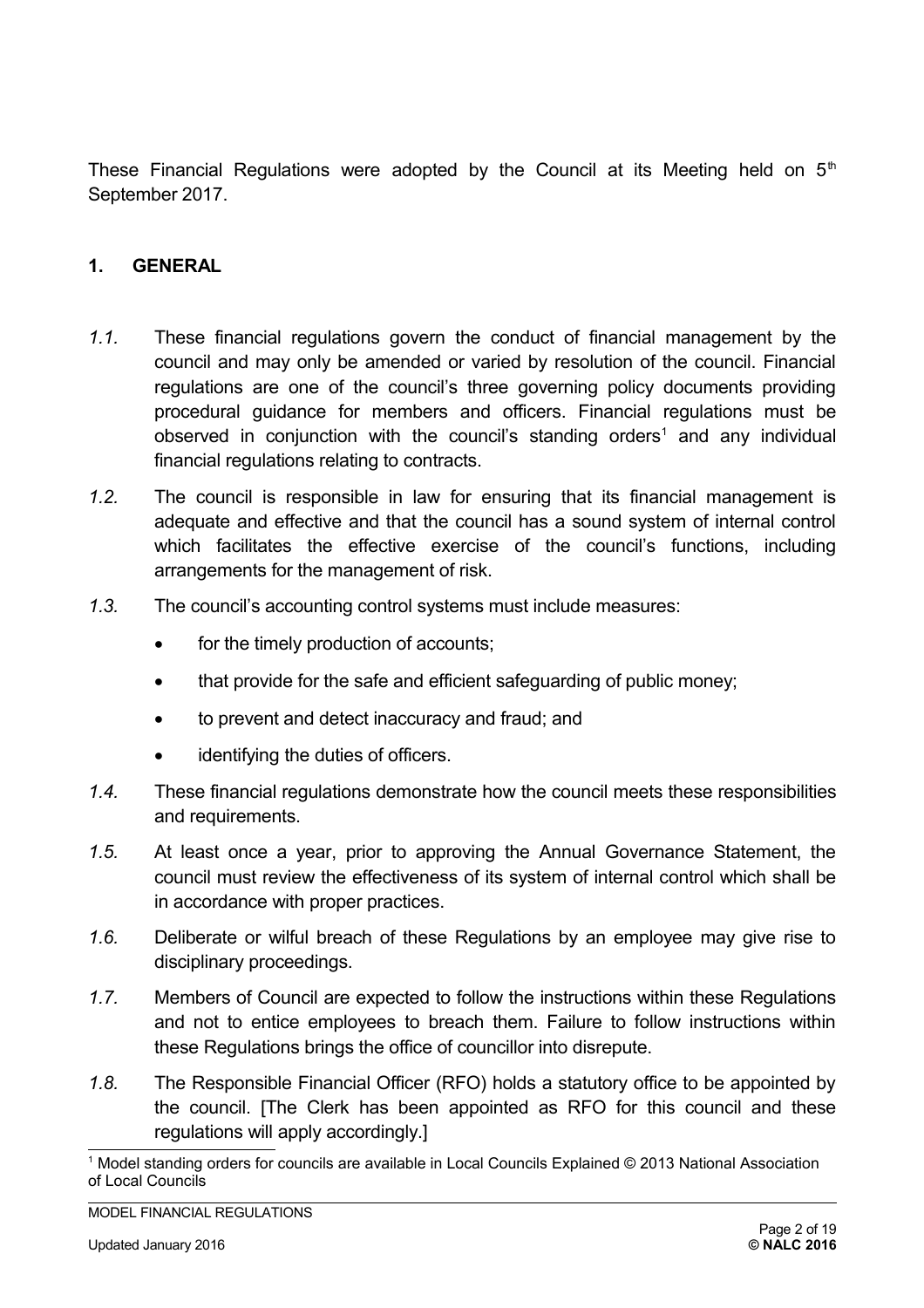- *1.9.* The RFO;
	- acts under the policy direction of the council;
	- administers the council's financial affairs in accordance with all Acts, Regulations and proper practices;
	- determines on behalf of the council its accounting records and accounting control systems;
	- ensures the accounting control systems are observed;
	- maintains the accounting records of the council up to date in accordance with proper practices;
	- assists the council to secure economy, efficiency and effectiveness in the use of its resources; and
	- produces financial management information as required by the council.
- *1.10.* The accounting records determined by the RFO shall be sufficient to show and explain the council's transactions and to enable the RFO to ensure that any income and expenditure account and statement of balances, or record of receipts and payments and additional information, as the case may be, or management information prepared for the council from time to time comply with the Accounts and Audit Regulations.
- *1.11.* The accounting records determined by the RFO shall in particular contain:
	- entries from day to day of all sums of money received and expended by the council and the matters to which the income and expenditure or receipts and payments account relate;
	- a record of the assets and liabilities of the council; and
	- wherever relevant, a record of the council's income and expenditure in relation to claims made, or to be made, for any contribution, grant or subsidy.
- *1.12.* The accounting control systems determined by the RFO shall include:
	- procedures to ensure that the financial transactions of the council are recorded as soon as reasonably practicable and as accurately and reasonably as possible;
	- procedures to enable the prevention and detection of inaccuracies and fraud and the ability to reconstruct any lost records;
	- identification of the duties of officers dealing with financial transactions and division of responsibilities of those officers in relation to significant transactions;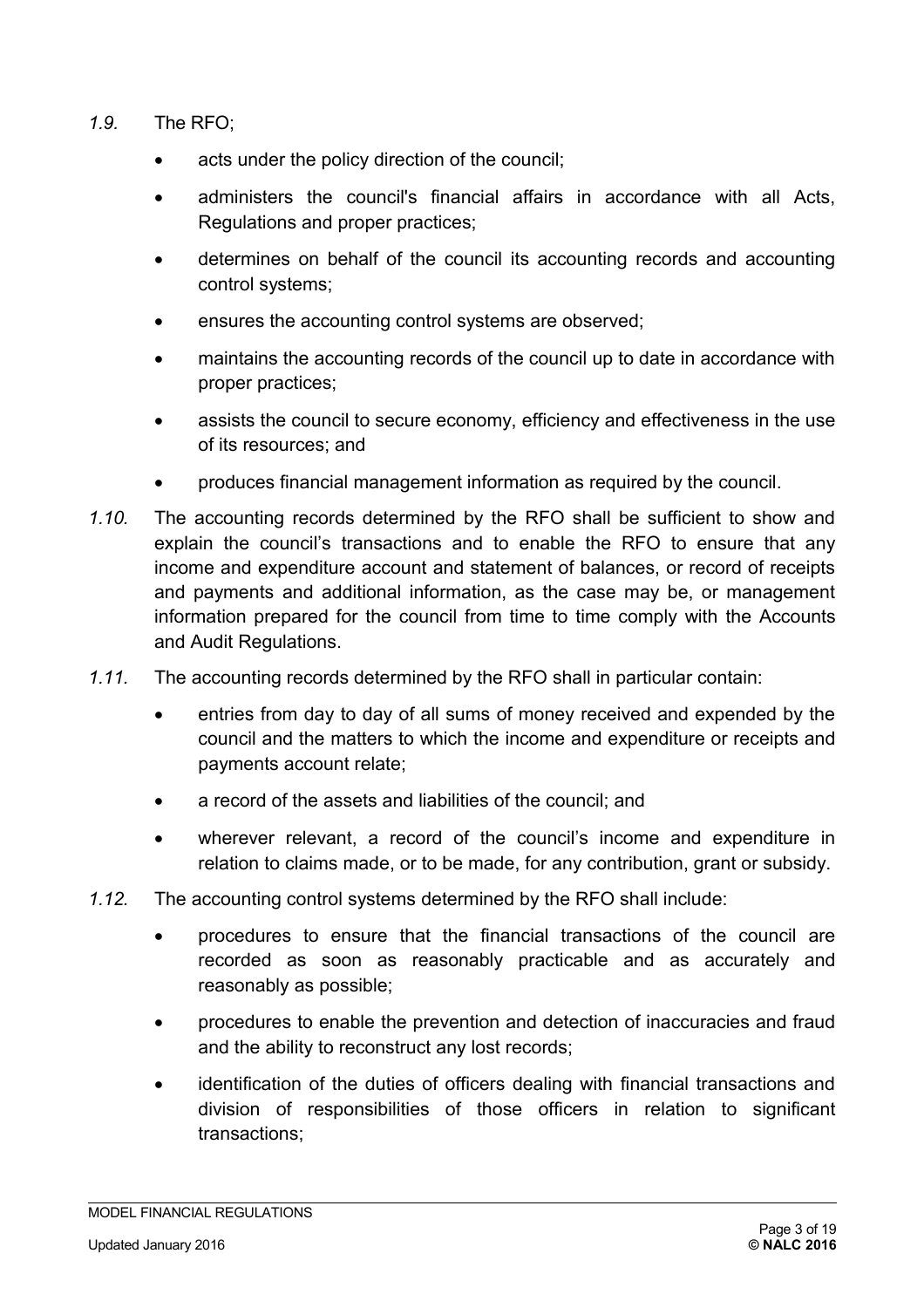- procedures to ensure that uncollectable amounts, including any bad debts are not submitted to the council for approval to be written off except with the approval of the RFO and that the approvals are shown in the accounting records; and
- measures to ensure that risk is properly managed.
- *1.13.* The council is not empowered by these Regulations or otherwise to delegate certain specified decisions. In particular any decision regarding:
	- setting the final budget or the precept (council tax requirement);
	- approving accounting statements;
	- approving an annual governance statement;
	- borrowing;
	- writing off bad debts;
	- declaring eligibility for the General Power of Competence; and
	- addressing recommendations in any report from the internal or external auditors,

shall be a matter for the full council only.

- *1.14.* In addition the council must:
	- determine and keep under regular review the bank mandate for all council bank accounts;
	- approve any grant or a single commitment in excess of £500; and
	- in respect of the annual salary for any employee have regard to recommendations about annual salaries of employees made by the relevant committee in accordance with its terms of reference.
- *1.15.* In these financial regulations, references to the Accounts and Audit Regulations or 'the regulations' shall mean the regulations issued under the provisions of section 27 of the Audit Commission Act 1998, or any superseding legislation, and then in force unless otherwise specified.

In these financial regulations the term 'proper practice' or 'proper practices' shall refer to guidance issued in *Governance and Accountability for Local Councils - a Practitioners' Guide (England)* issued by the Joint Practitioners Advisory Group (JPAG), available from the websites of NALC and the Society for Local Council Clerks (SLCC).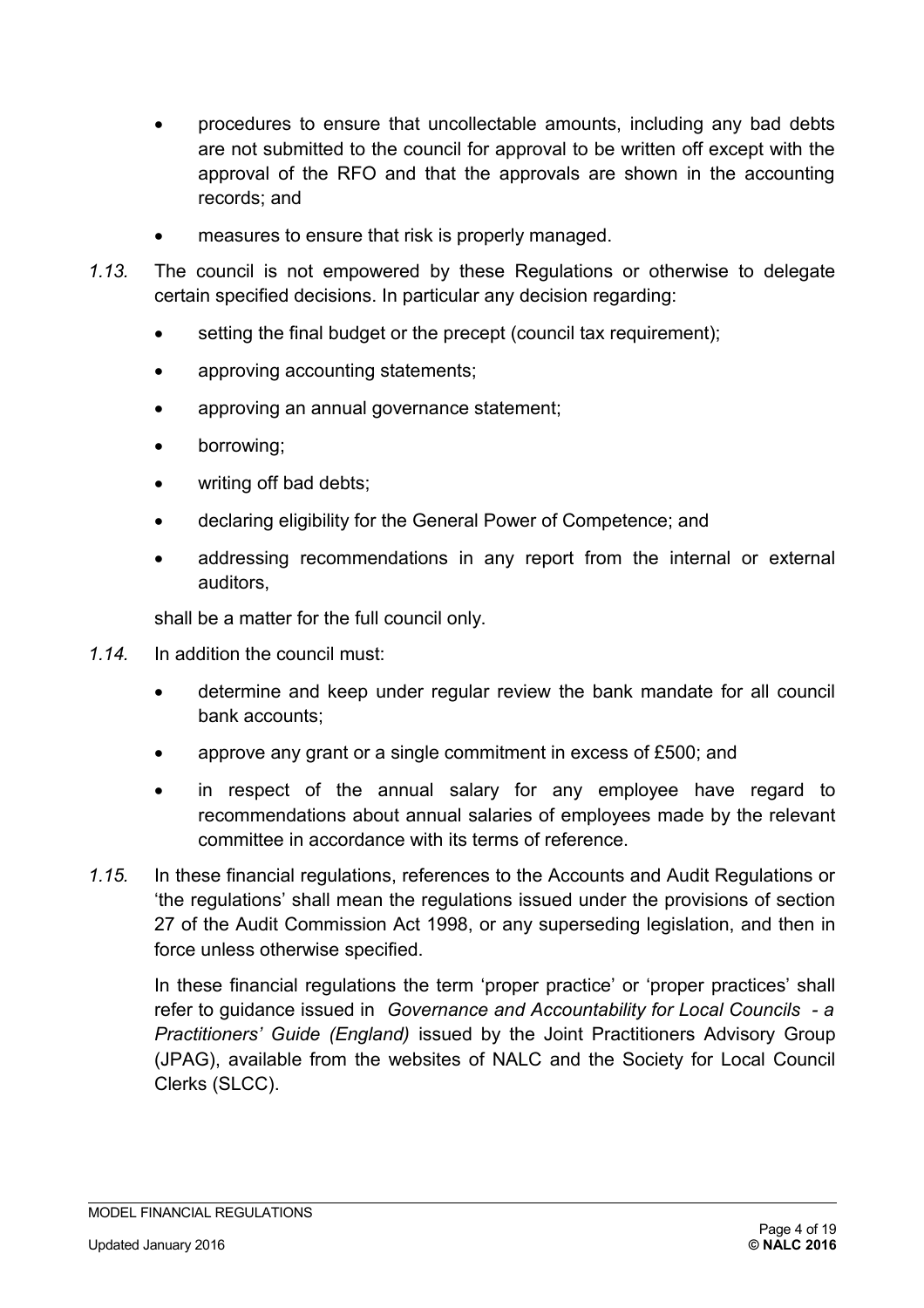# <span id="page-4-0"></span>**2. ACCOUNTING AND AUDIT (INTERNAL AND EXTERNAL)**

- *2.1.* All accounting procedures and financial records of the council shall be determined by the RFO in accordance with the Accounts and Audit Regulations, appropriate guidance and proper practices.
- *2.2.* On a regular basis, at least once in each quarter, and at each financial year end, a member other than the Chairman for a cheque signatoryl shall be appointed to verify bank reconciliations (for all accounts) produced by the RFO. The member shall sign the reconciliations and the original bank statements (or similar document) as evidence of verification. This activity shall on conclusion be reported, including any exceptions, to and noted by the council.
- *2.3.* The RFO shall complete the annual statement of accounts, annual report, and any related documents of the council contained in the Annual Return (as specified in proper practices) as soon as practicable after the end of the financial year and having certified the accounts shall submit them and report thereon to the council within the timescales set by the Accounts and Audit Regulations.
- *2.4.* The council shall ensure that there is an adequate and effective system of internal audit of its accounting records, and of its system of internal control in accordance with proper practices. Any officer or member of the council shall make available such documents and records as appear to the council to be necessary for the purpose of the audit and shall, as directed by the council, supply the RFO, internal auditor, or external auditor with such information and explanation as the council considers necessary for that purpose.
- *2.5.* The internal auditor shall be appointed by and shall carry out the work in relation to internal controls required by the council in accordance with proper practices.
- *2.6.* The internal auditor shall:
	- be competent and independent of the financial operations of the council;
	- report to council in writing, or in person, on a regular basis with a minimum of one annual written report during each financial year;
	- to demonstrate competence, objectivity and independence, be free from any actual or perceived conflicts of interest, including those arising from family relationships; and
	- have no involvement in the financial decision making, management or control of the council.
- *2.7.* Internal or external auditors may not under any circumstances:
	- perform any operational duties for the council;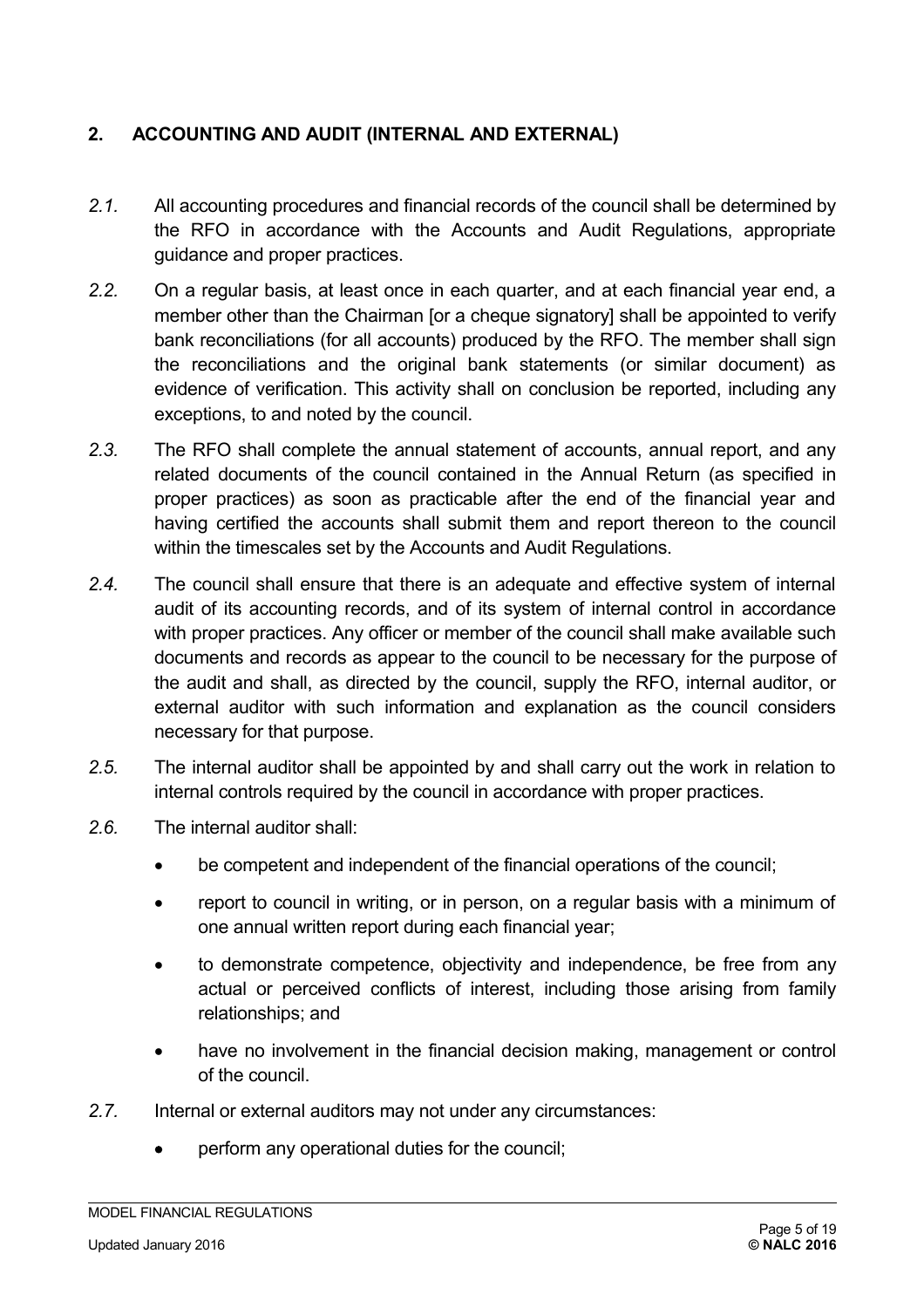- initiate or approve accounting transactions; or
- direct the activities of any council employee, except to the extent that such employees have been appropriately assigned to assist the internal auditor.
- *2.8.* For the avoidance of doubt, in relation to internal audit the terms 'independent' and 'independence' shall have the same meaning as is described in proper practices.
- *2.9.* The RFO shall make arrangements for the exercise of electors' rights in relation to the accounts including the opportunity to inspect the accounts, books, and vouchers and display or publish any notices and statements of account required by Audit Commission Act 1998, or any superseding legislation, and the Accounts and Audit Regulations.
- *2.10.* The RFO shall, without undue delay, bring to the attention of all councillors any correspondence or report from internal or external auditors.

# <span id="page-5-0"></span>**3. ANNUAL ESTIMATES (BUDGET) AND FORWARD PLANNING**

- *3.1.* Only applicable to committees.
- *3.2.* The RFO must each year, by no later than January, prepare detailed estimates of all receipts and payments including the use of reserves and all sources of funding for the following financial year in the form of a budget to be considered by the council.
- *3.3.* The council shall consider annual budget proposals in relation to the council's three year forecast of revenue and capital receipts and payments including recommendations for the use of reserves and sources of funding and update the forecast accordingly.
- *3.4.* The council shall fix the precept (council tax requirement), and relevant basic amount of council tax to be levied for the ensuing financial year not later than by the end of January each year. The RFO shall issue the precept to the billing authority and shall supply each member with a copy of the approved annual budget.
- *3.5.* The approved annual budget shall form the basis of financial control for the ensuing year.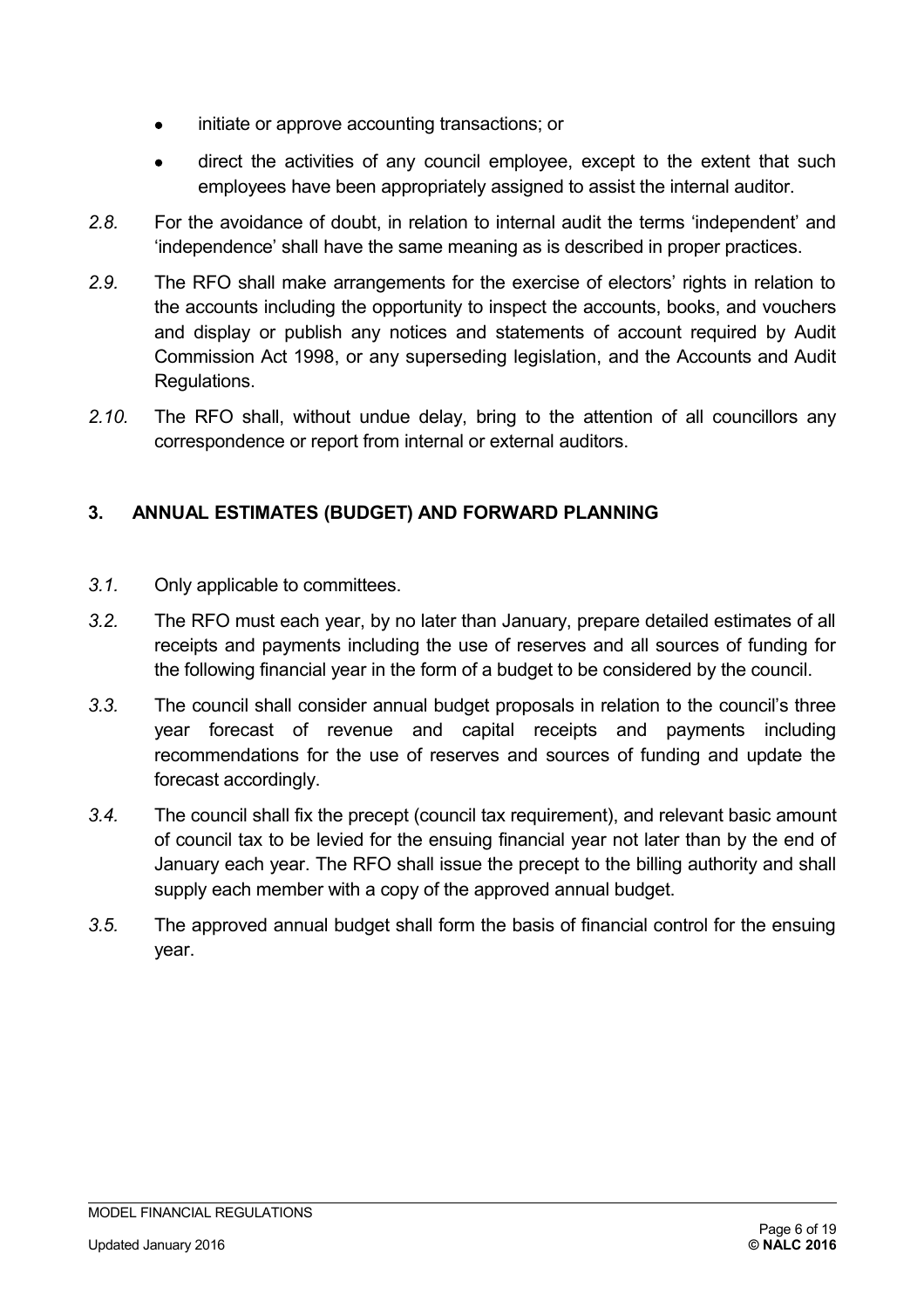# <span id="page-6-0"></span>**4. BUDGETARY CONTROL AND AUTHORITY TO SPEND**

- *4.1.* Expenditure on revenue items may be authorised up to the amounts included for that class of expenditure in the approved budget. This authority is to be determined by:
	- the council for all items over £500;
	- a duly delegated committee of the council for items over £500; or
	- the Clerk, in conjunction with Chairman of Council or Chairman of the appropriate committee, for any items below £500.

Such authority is to be evidenced by a minute or by an authorisation slip duly signed by the Clerk, and where necessary also by the appropriate Chairman.

Contracts may not be disaggregated to avoid controls imposed by these regulations.

- *4.2.* No expenditure may be authorised that will exceed the amount provided in the revenue budget for that class of expenditure other than by resolution of the council, or duly delegated committee. During the budget year and with the approval of council having considered fully the implications for public services, unspent and available amounts may be moved to other budget headings or to an earmarked reserve as appropriate ('virement').
- *4.3.* Unspent provisions in the revenue or capital budgets for completed projects shall not be carried forward to a subsequent year.
- *4.4.* The salary budgets are to be reviewed at least annually in October for the following financial year and such review shall be evidenced by a hard copy schedule signed by the Clerk and the Chairman of Council or relevant committee. The RFO will inform committees of any changes impacting on their budget requirement for the coming year in good time.
- *4.5.* In cases of extreme risk to the delivery of council services, the clerk may authorise revenue expenditure on behalf of the council which in the clerk's judgement it is necessary to carry out. Such expenditure includes repair, replacement or other work, whether or not there is any budgetary provision for the expenditure, subject to a limit of £500. The Clerk shall report such action to the chairman as soon as possible and to the council as soon as practicable thereafter.
- *4.6.* No expenditure shall be authorised in relation to any capital project and no contract entered into or tender accepted involving capital expenditure unless the council is satisfied that the necessary funds are available and the requisite borrowing approval has been obtained.
- *4.7.* All capital works shall be administered in accordance with the council's standing orders and financial regulations relating to contracts.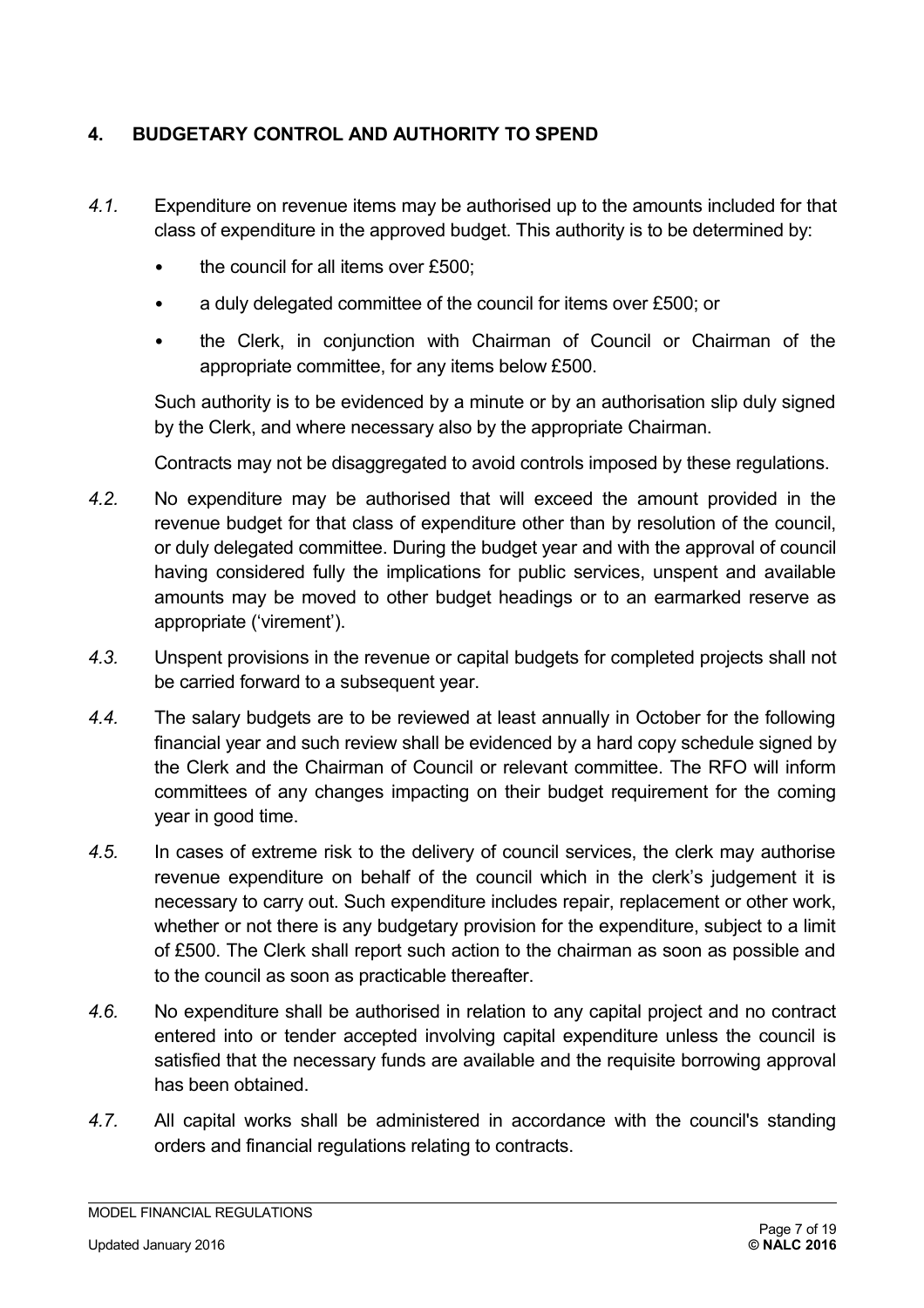- *4.8.* The RFO shall regularly provide the council with a statement of receipts and payments to date under each head of the budgets, comparing actual expenditure to the appropriate date against that planned as shown in the budget. These statements are to be prepared at least at the end of each financial quarter and shall show explanations of material variances. For this purpose "material" shall be in excess of 15% of the budget.
- *4.9.* Changes in earmarked reserves shall be approved by council as part of the budgetary control process.

# <span id="page-7-0"></span>**5. BANKING ARRANGEMENTS AND AUTHORISATION OF PAYMENTS**

- *5.1.* The council's banking arrangements, including the bank mandate, shall be made by the RFO and approved by the council; banking arrangements may not be delegated to a committee. They shall be regularly reviewed for safety and efficiency.
- *5.2.* The RFO shall prepare a schedule of payments requiring authorisation, forming part of the Agenda for the Meeting and, together with the relevant invoices, present the schedule to council. The council shall review the schedule for compliance and, having satisfied itself shall authorise payment by a resolution of the council. The approved schedule shall be ruled off and initialled by the Chairman of the Meeting. A detailed list of all payments shall be disclosed within or as an attachment to the minutes of the meeting at which payment was authorised. Personal payments (including salaries, wages, expenses and any payment made in relation to the termination of a contract of employment) may be summarised to remove public access to any personal information.
- *5.3.* All invoices for payment shall be examined, verified and certified by the RFO to confirm that the work, goods or services to which each invoice relates has been received, carried out, examined and represents expenditure previously approved by the council.
- *5.4.* The RFO shall examine invoices for arithmetical accuracy and analyse them to the appropriate expenditure heading. The RFO shall take all steps to pay all invoices submitted, and which are in order, at the next available council meeting.
- *5.5.* The Clerk and RFO shall have delegated authority to authorise the payment of items only in the following circumstances:
	- a) If a payment is necessary to avoid a charge to interest under the Late Payment of Commercial Debts (Interest) Act 1998, and the due date for payment is before the next scheduled Meeting of council, where the Clerk and RFO certify that there is no dispute or other reason to delay payment, provided that a list of such payments shall be submitted to the next appropriate meeting of council;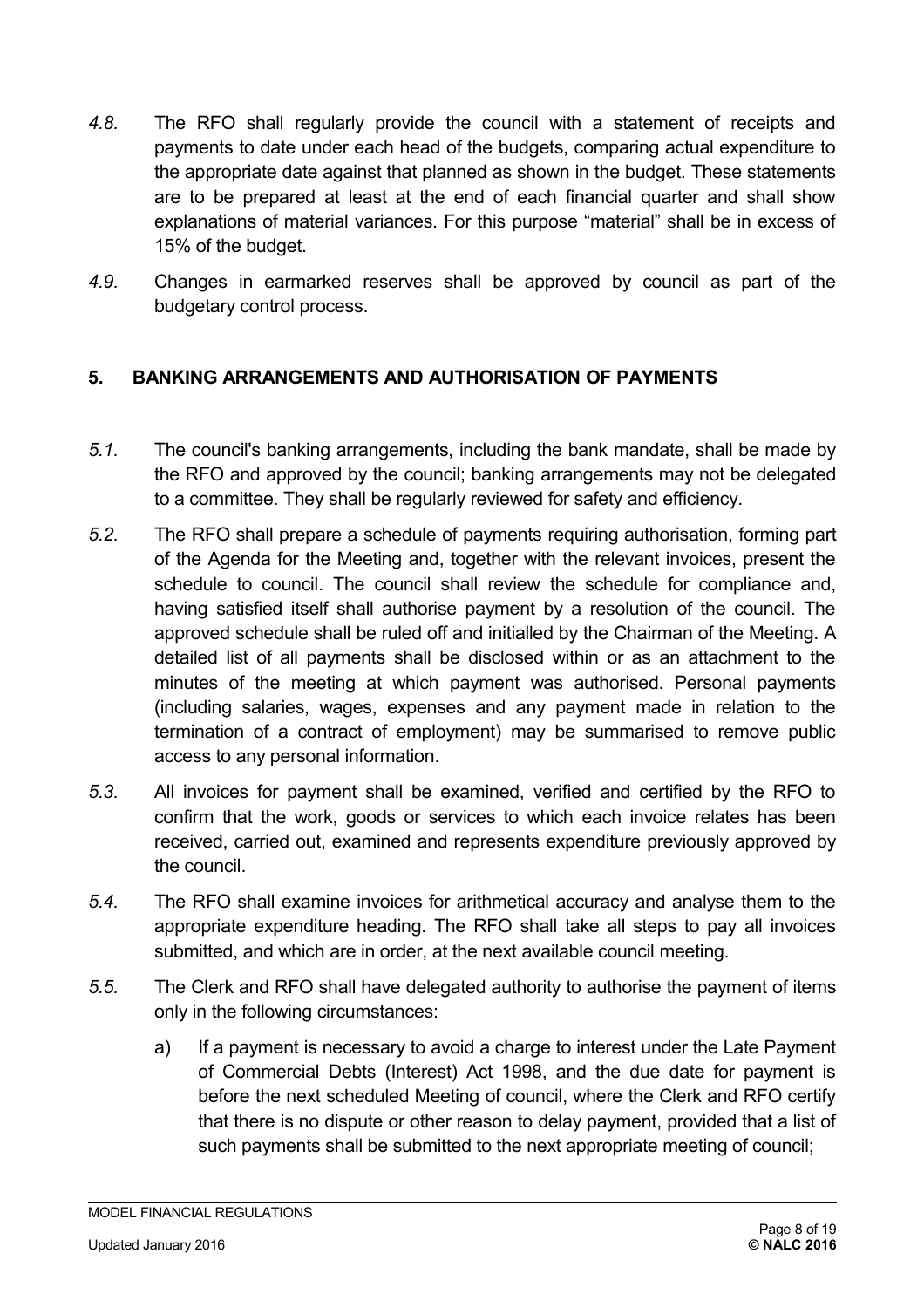- b) An expenditure item authorised under 5.6 below (continuing contracts and obligations) provided that a list of such payments shall be submitted to the next appropriate meeting of council; or
- c) fund transfers within the councils banking arrangements up to the sum of £10,000, provided that a list of such payments shall be submitted to the next appropriate meeting of council.
- *5.6.* N/A.
- *5.7.* N/A.
- *5.8.* In respect of grants a duly authorised committee shall approve expenditure within any limits set by council and in accordance with any policy statement approved by council. Any Revenue or Capital Grant in excess of £5,000 shall before payment, be subject to ratification by resolution of the council.
- *5.9.* Members are subject to the Code of Conduct that has been adopted by the council and shall comply with the Code and Standing Orders when a decision to authorise or instruct payment is made in respect of a matter in which they have a disclosable pecuniary or other interest, unless a dispensation has been granted.
- *5.10.* The council will aim to rotate the duties of members in these Regulations so that onerous duties are shared out as evenly as possible over time.
- *5.11.* Any changes in the recorded details of suppliers, such as bank account records, shall be approved in writing by a Member.

# <span id="page-8-0"></span>**6. INSTRUCTIONS FOR THE MAKING OF PAYMENTS**

- *6.1.* The council will make safe and efficient arrangements for the making of its payments.
- *6.2.* Following authorisation under Financial Regulation 5 above, the council, a duly delegated committee or, if so delegated, the Clerk or RFO shall give instruction that a payment shall be made.
- *6.3.* All payments shall be effected by cheque or other instructions to the council's bankers, or otherwise, in accordance with a resolution of council.
- *6.4.* Cheques or orders for payment drawn on the bank account in accordance with the schedule as presented to council or committee shall be signed by two members of council,and countersigned by the Clerk, in accordance with a resolution instructing that payment. A member who is a bank signatory, having a connection by virtue of family or business relationships with the beneficiary of a payment, should not, under normal circumstances, be a signatory to the payment in question.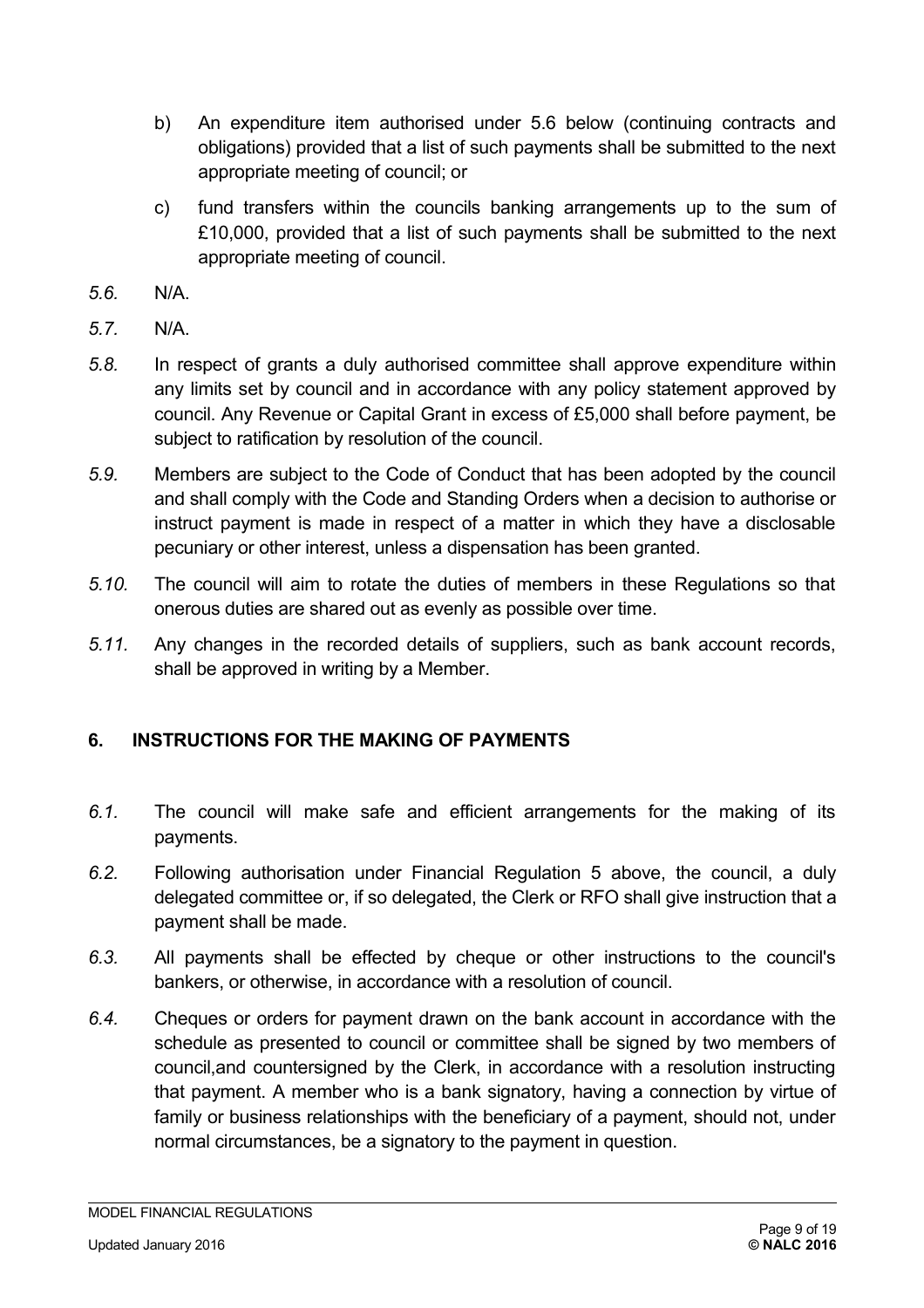- *6.5.* To indicate agreement of the details shown on the cheque or order for payment with the counterfoil and the invoice or similar documentation, the signatories shall each also initial the cheque counterfoil.
- *6.6.* Cheques or orders for payment shall not normally be presented for signature other than at a council or committee meeting (including immediately before or after such a meeting). Any signatures obtained away from such meetings shall be reported to the council at the next convenient meeting.
- *6.7.* If thought appropriate by the council, payment for utility supplies (energy, telephone and water) and any National Non-Domestic Rates may be made by variable direct debit provided that the instructions are signed by two members and any payments are reported to council as made. The approval of the use of a variable direct debit shall be renewed by resolution of the council at least every two years.
- *6.8.* If thought appropriate by the council, payment for certain items (principally salaries) may be made by banker's standing order provided that the instructions are signed, or otherwise evidenced by two members are retained and any payments are reported to council as made. The approval of the use of a banker's standing order shall be renewed by resolution of the council at least every two years.
- *6.9.* If thought appropriate by the council, payment for certain items may be made by BACS or CHAPS methods provided that the instructions for each payment are signed, or otherwise evidenced, by two authorised bank signatories, are retained and any payments are reported to council as made. The approval of the use of BACS or CHAPS shall be renewed by resolution of the council at least every two years.
- *6.10.* If thought appropriate by the council payment for certain items may be made by internet banking transfer provided evidence is retained showing which members approved the payment.
- *6.11.* Where a computer requires use of a personal identification number (PIN) or other password(s), for access to the council's records on that computer, a note shall be made of the PIN and Passwords and shall be handed to and retained by the Chairman of Council in a sealed dated envelope. This envelope may not be opened other than in the presence of two other councillors. After the envelope has been opened, in any circumstances, the PIN and / or passwords shall be changed as soon as practicable. The fact that the sealed envelope has been opened, in whatever circumstances, shall be reported to all members immediately and formally to the next available meeting of the council. This will not be required for a member's personal computer used only for remote authorisation of bank payments.
- *6.12.* No employee or councillor shall disclose any PIN or password, relevant to the working of the council or its bank accounts, to any person not authorised in writing by the council or a duly delegated committee.
- *6.13.* Regular back-up copies of the records on any computer shall be made and shall be stored securely away from the computer in question, and preferably off site.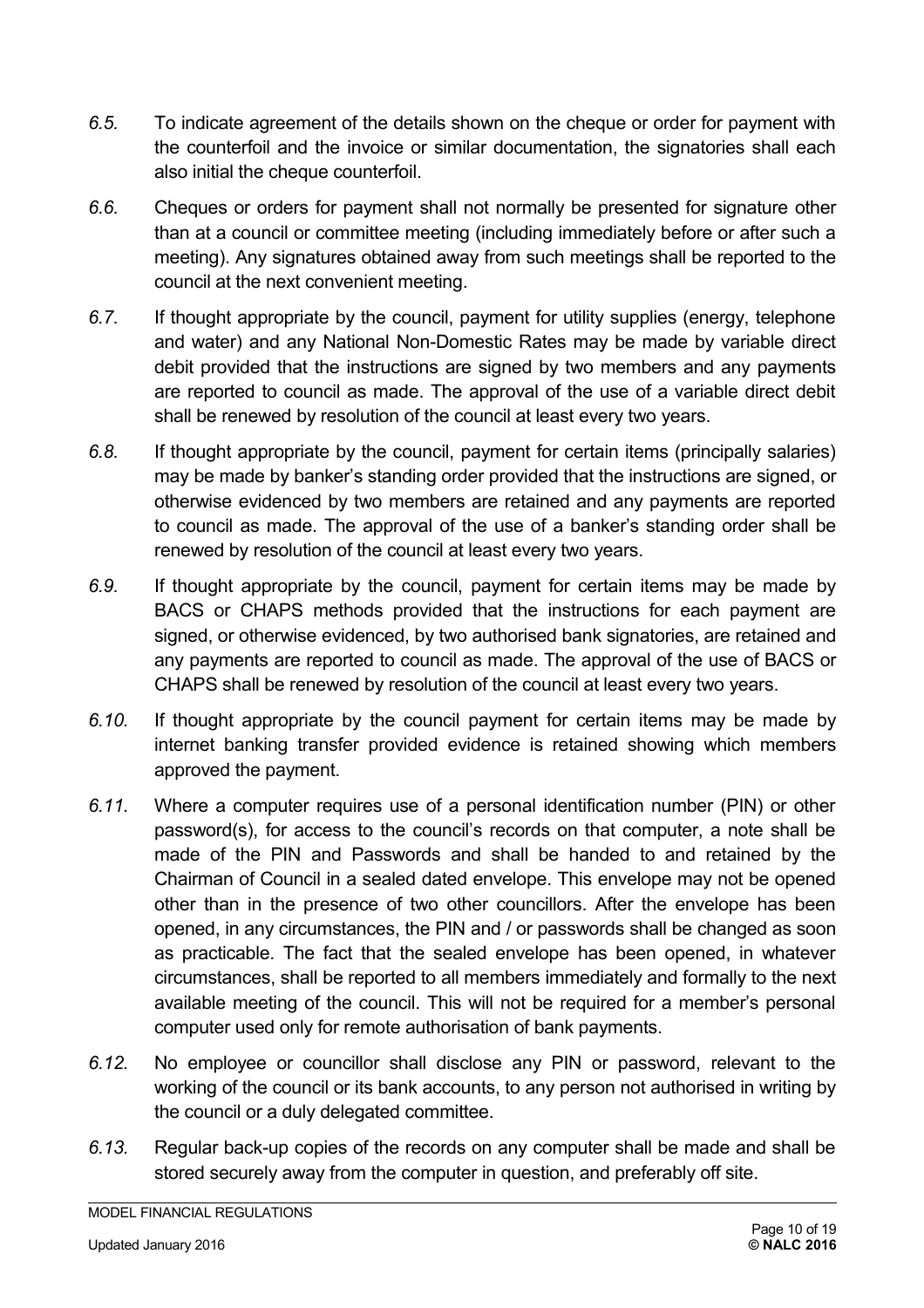- *6.14.* The council, and any members using computers for the council's financial business, shall ensure that anti-virus, anti-spyware and firewall software with automatic updates, together with a high level of security, is used.
- *6.15.* Where internet banking arrangements are made with any bank, the Clerk [RFO] shall be appointed as the Service Administrator. The bank mandate approved by the council shall identify a number of councillors who will be authorised to approve transactions on those accounts. The bank mandate will state clearly the amounts of payments that can be instructed by the use of the Service Administrator alone, or by the Service Administrator with a stated number of approvals.
- *6.16.* Access to any internet banking accounts will be directly to the access page (which may be saved under "favourites"), and not through a search engine or e-mail link. Remembered or saved passwords facilities must not be used on any computer used for council banking work. Breach of this Regulation will be treated as a very serious matter under these regulations.
- *6.17.* Changes to account details for suppliers, which are used for internet banking may only be changed on written hard copy notification by the supplier and supported by hard copy authority for change signed by [two of] the Clerk [the RFO][a member]. A programme of regular checks of standing data with suppliers will be followed.
- *6.18.* N/A relates to Debit cards.
- *6.19.* N/A relates to a pre-paid debit card.
- *6.20.* N/A relates to a corporate credit card or trade card account.
- *6.21.* N/A relates to no cash float.
- *6.22.* The RFO may provide petty cash to officers for the purpose of defraying operational and other expenses. Vouchers for payments made shall be forwarded to the RFO with a claim for reimbursement.
	- a) The RFO shall maintain a petty cash float of £40 for the purpose of defraying operational and other expenses. Vouchers for payments made from petty cash shall be kept to substantiate the payment.
	- $\partial_i \mathcal{D}$  Income received must not be paid into the petty cash float but must be separately banked, as provided elsewhere in these regulations.
	- $m\Omega$  Payments to maintain the petty cash float shall be shown separately on the schedule of payments presented to council under 5.2 above.]

#### <span id="page-10-0"></span>**7. PAYMENT OF SALARIES**

*7.1.* As an employer, the council shall make arrangements to meet fully the statutory requirements placed on all employers by PAYE and National Insurance legislation.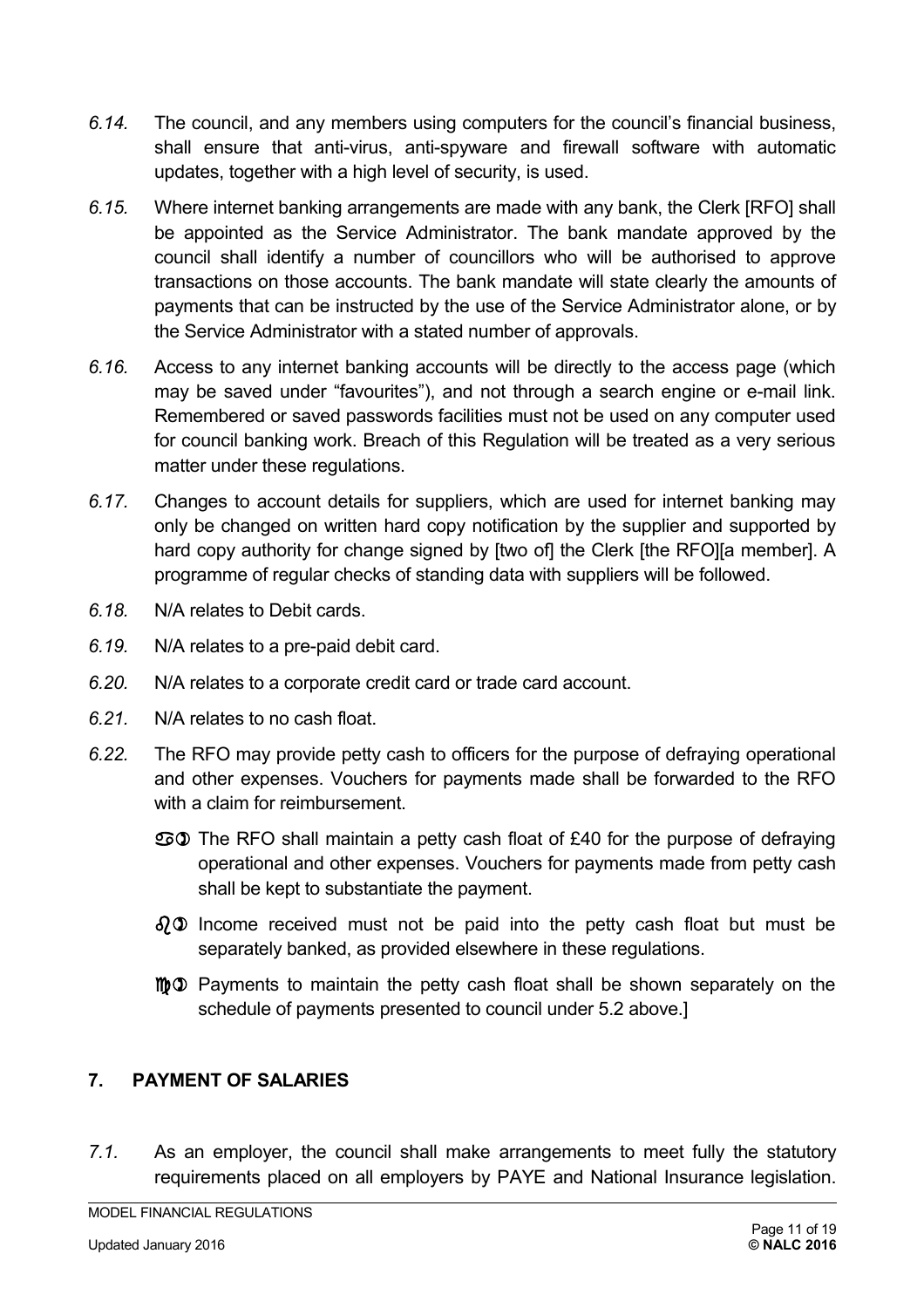The payment of all salaries shall be made in accordance with payroll records and the rules of PAYE and National Insurance currently operating, and salary rates shall be as agreed by council, or duly delegated committee.

- *7.2.* Payment of salaries and payment of deductions from salary such as may be required to be made for tax, national insurance and pension contributions, or similar statutory or discretionary deductions must be made in accordance with the payroll records and on the appropriate dates stipulated in employment contracts, provided that each payment is reported to the next available council meeting, as set out in these regulations above.
- *7.3.* No changes shall be made to any employee's pay, emoluments, or terms and conditions of employment without the prior consent of the council.
- *7.4.* N/A relates to a separate confidential record (confidential cash book) for payments to employees.
- *7.5.* The total of such payments in each calendar month shall be reported with all other payments as made as may be required under these Financial Regulations, to ensure that only payments due for the period have actually been paid.
- *7.6.* An effective system of personal performance management should be maintained for the senior officers.
- *7.7.* Any termination payments shall be supported by a clear business case and reported to the council. Termination payments shall only be authorised by council.
- *7.8.* Before employing interim staff the council must consider a full business case.

# <span id="page-11-0"></span>**8. LOANS AND INVESTMENTS**

- *8.1.* All borrowings shall be effected in the name of the council, after obtaining any necessary borrowing approval. Any application for borrowing approval shall be approved by Council as to terms and purpose. The application for borrowing approval, and subsequent arrangements for the loan shall only be approved by full council.
- *8.2.* Any financial arrangement which does not require formal borrowing approval from the Secretary of State/Welsh Assembly Government (such as Hire Purchase or Leasing of tangible assets) shall be subject to approval by the full council. In each case a report in writing shall be provided to council in respect of value for money for the proposed transaction.
- *8.3.* The council will arrange with the council's banks and investment providers for the sending of a copy of each statement of account to the Chairman of the council at the same time as one is issued to the Clerk or RFO.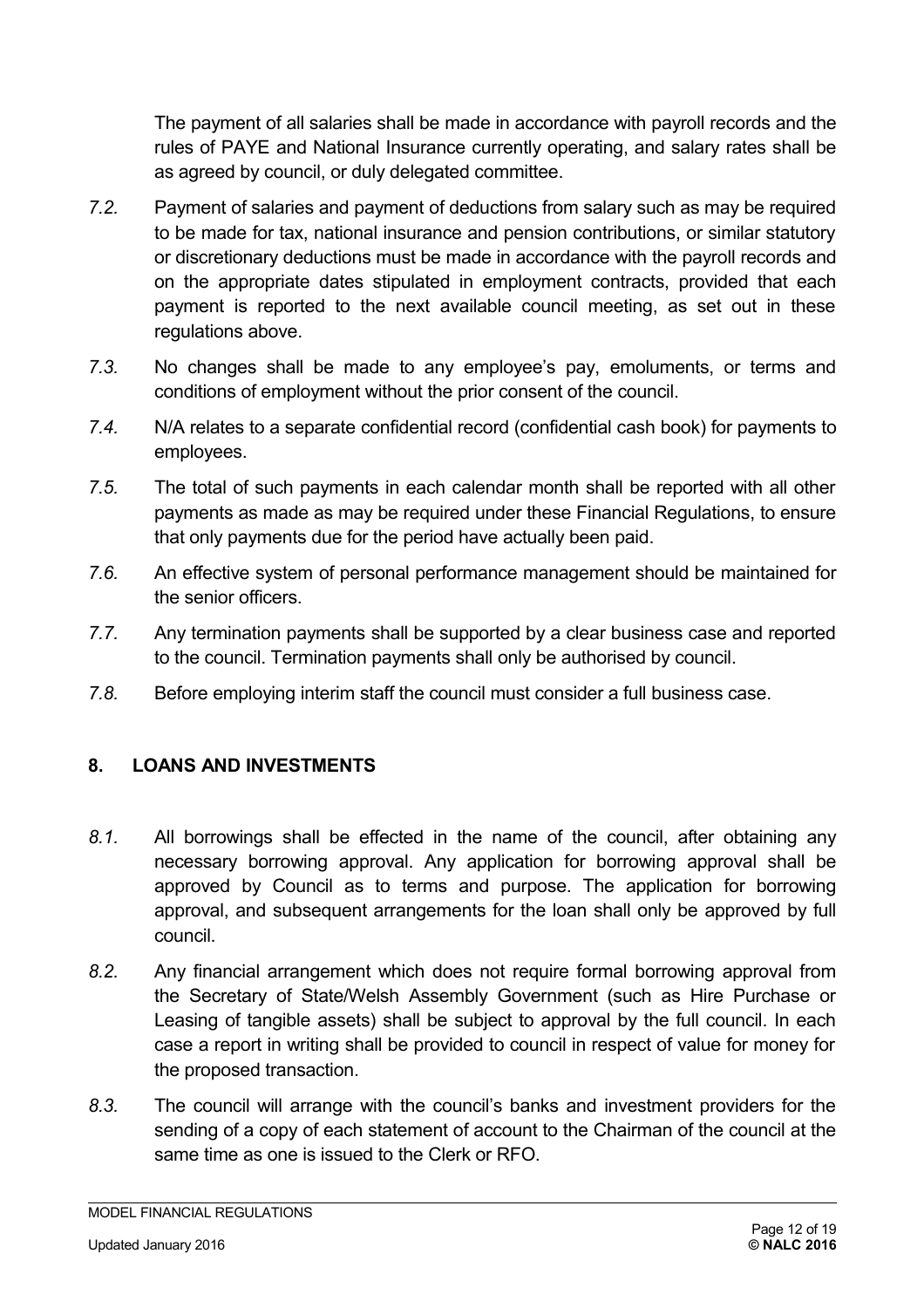- *8.4.* All loans and investments shall be negotiated in the name of the council and shall be for a set period in accordance with council policy.
- *8.5.* The council shall consider the need for an Investment Strategy and Policy which, if drawn up, shall be in accordance with relevant regulations, proper practices and guidance. Any Strategy and Policy shall be reviewed by the council at least annually.
- *8.6.* All investments of money under the control of the council shall be in the name of the council.
- *8.7.* All investment certificates and other documents relating thereto shall be retained in the custody of the RFO.
- *8.8.* Payments in respect of short term or long term investments, including transfers between bank accounts held in the same bank, or branch, shall be made in accordance with Regulation 5 (Authorisation of payments) and Regulation 6 (Instructions for payments).

#### <span id="page-12-0"></span>**9. INCOME**

- *9.1.* The collection of all sums due to the council shall be the responsibility of and under the supervision of the RFO.
- *9.2.* Particulars of all charges to be made for work done, services rendered or goods supplied shall be agreed annually by the council, notified to the RFO and the RFO shall be responsible for the collection of all accounts due to the council.
- *9.3.* The council will review all fees and charges at least annually, following a report of the Clerk.
- *9.4.* Any sums found to be irrecoverable and any bad debts shall be reported to the council and shall be written off in the year.
- *9.5.* All sums received on behalf of the council shall be banked intact as directed by the RFO. In all cases, all receipts shall be deposited with the council's bankers with such frequency as the RFO considers necessary.
- *9.6.* The origin of each receipt shall be entered on the paying-in slip.
- *9.7.* Personal cheques shall not be cashed out of money held on behalf of the council.
- *9.8.* The RFO shall promptly complete any VAT Return that is required. Any repayment claim due in accordance with VAT Act 1994 section 33 shall be made at least annually coinciding with the financial year end.
- *9.9.* Where any significant sums of cash are regularly received by the council, the RFO shall take such steps as are agreed by the council to ensure that more than one person is present when the cash is counted in the first instance, that there is a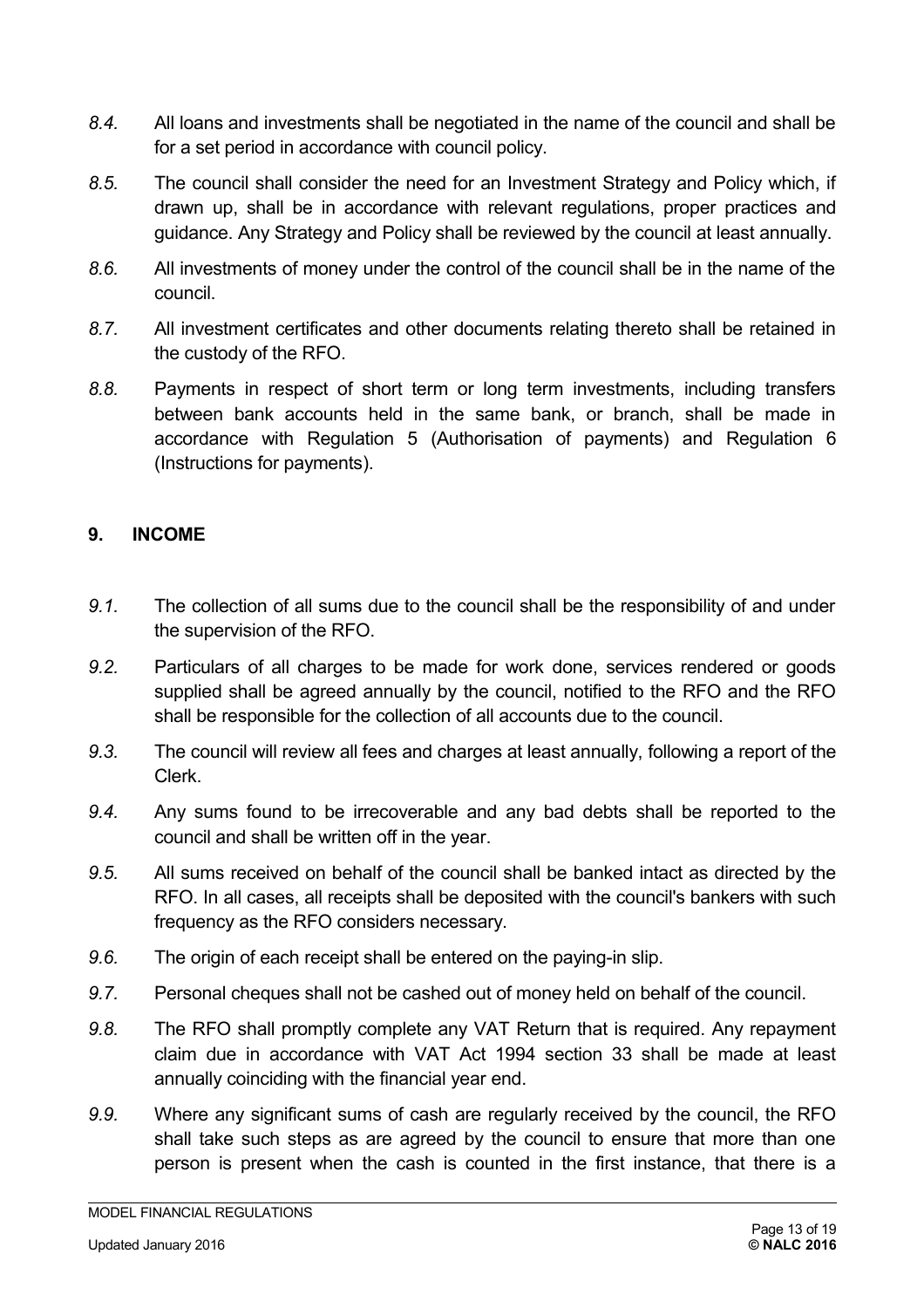reconciliation to some form of control such as ticket issues, and that appropriate care is taken in the security and safety of individuals banking such cash.

*9.10.* N/A relates to a charitable trust.

# <span id="page-13-1"></span>**10. ORDERS FOR WORK, GOODS AND SERVICES**

- *10.1.* An official order or letter shall be issued for all work, goods and services unless a formal contract is to be prepared or an official order would be inappropriate. Copies of orders shall be retained.
- *10.2.* Order books shall be controlled by the RFO.
- *10.3.* All members and officers are responsible for obtaining value for money at all times. An officer issuing an official order shall ensure as far as reasonable and practicable that the best available terms are obtained in respect of each transaction, usually by obtaining three or more quotations or estimates from appropriate suppliers, subject to any *de minimis* provisions in Regulation 11.1 below.
- *10.4.* A member may not issue an official order or make any contract on behalf of the council.
- *10.5.* The RFO shall verify the lawful nature of any proposed purchase before the issue of any order, and in the case of new or infrequent purchases or payments, the RFO shall ensure that the statutory authority shall be reported to the meeting at which the order is approved so that the minutes can record the power being used.

# <span id="page-13-0"></span>**11. CONTRACTS**

- *11.1.* Procedures as to contracts are laid down as follows:
	- a. Every contract shall comply with these financial regulations, and no exceptions shall be made otherwise than in an emergency provided that this regulation need not apply to contracts which relate to items (i) to (vi) below:
		- i. for the supply of gas, electricity, water, sewerage and telephone services;
		- ii. for specialist services such as are provided by solicitors, accountants, surveyors and planning consultants;
		- iii. for work to be executed or goods or materials to be supplied which consist of repairs to or parts for existing machinery or equipment or plant;
		- iv. for work to be executed or goods or materials to be supplied which constitute an extension of an existing contract by the council;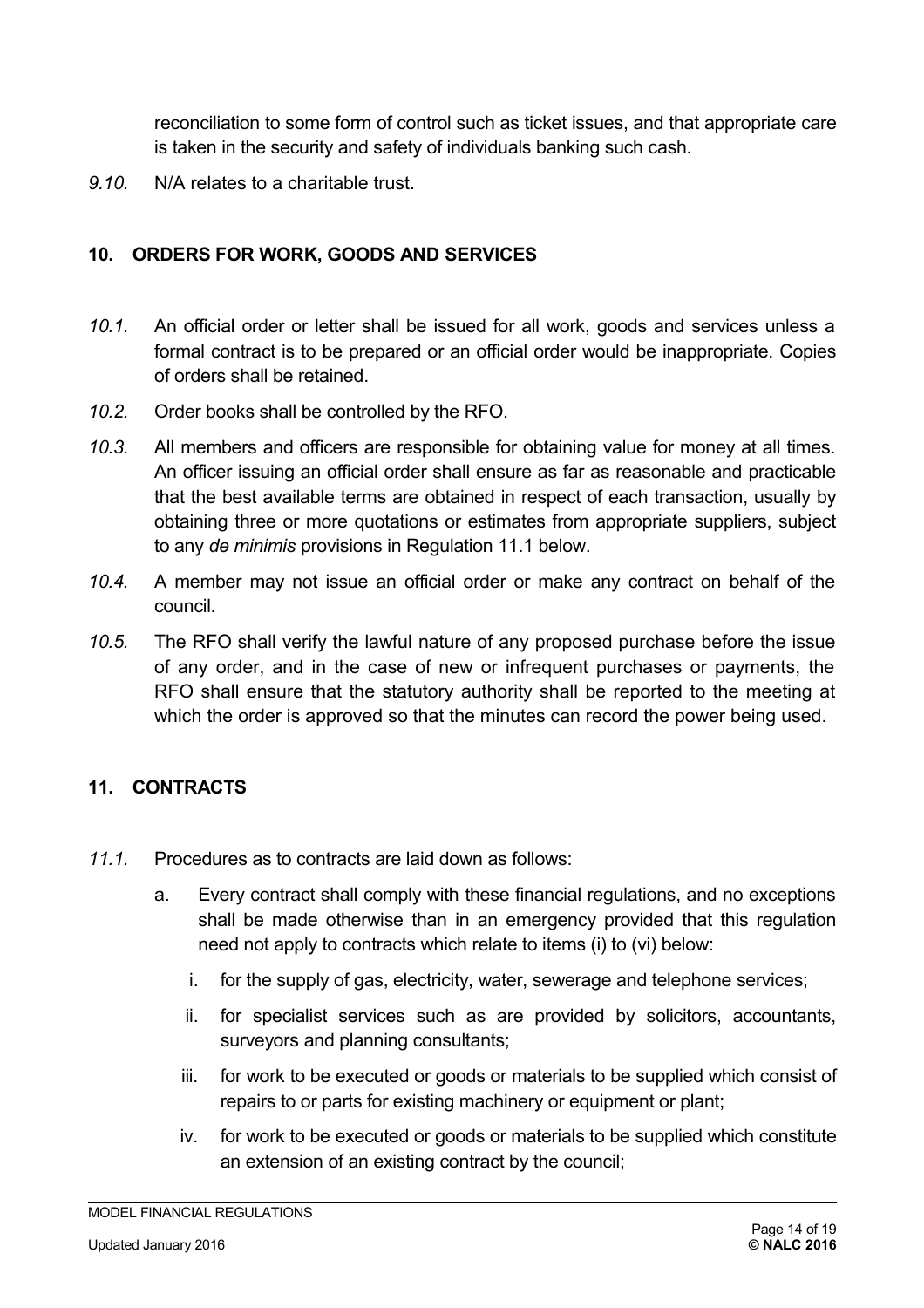- v. for additional audit work of the external auditor up to an estimated value of £500 (in excess of this sum the Clerk and RFO shall act after consultation with the Chairman and Vice Chairman of council); and
- vi. for goods or materials proposed to be purchased which are proprietary articles and / or are only sold at a fixed price.
- b. Where the council intends to procure or award a public supply contract, public service contract or public works contract as defined by The Public Contracts Regulations 2015 ("the Regulations") which is valued at £25,000 or more, the council shall comply with the relevant requirements of the Regulations<sup>[2](#page-14-0)</sup>.
- c. The full requirements of The Regulations, as applicable, shall be followed in respect of the tendering and award of a public supply contract, public service contract or public works contract which exceed thresholds in The Regulations set by the Public Contracts Directive 2014/24/EU (which may change from time to time)<sup>[3](#page-14-1)</sup>.
- d. When applications are made to waive financial regulations relating to contracts to enable a price to be negotiated without competition the reason shall be embodied in a recommendation to the council.
- e. Such invitation to tender shall state the general nature of the intended contract and the Clerk shall obtain the necessary technical assistance to prepare a specification in appropriate cases. The invitation shall in addition state that tenders must be addressed to the Clerk in the ordinary course of post. Each tendering firm shall be supplied with a specifically marked envelope in which the tender is to be sealed and remain sealed until the prescribed date for opening tenders for that contract.
- f. All sealed tenders shall be opened at the same time on the prescribed date by the Clerk in the presence of at least one member of council.
- g. Any invitation to tender issued under this regulation shall be subject to Standing Orders[ ], <sup>[4](#page-14-2)</sup> [insert reference of the council's relevant standing order] and shall refer to the terms of the Bribery Act 2010.
- h. When it is to enter into a contract of less than £25,000 in value for the supply of goods or materials or for the execution of works or specialist services other than such goods, materials, works or specialist services as are excepted as set out in paragraph (a) the Clerk or RFO shall obtain 3 quotations (priced descriptions of the proposed supply); where the value is below £3,000 and

 $\beta$ . For public works contracts 5,225,000 Euros (£4,104,394)

<span id="page-14-0"></span><sup>&</sup>lt;sup>2</sup> The Regulations require councils to use the Contracts Finder website to advertise contract opportunities,

<span id="page-14-1"></span>set out the procedures to be followed in awarding new contracts and to publicise the award of new contracts <sup>3</sup> Thresholds currently applicable are:

 $\alpha$ . For public supply and public service contracts 209,000 Euros (£164,176)

<span id="page-14-2"></span><sup>4</sup> Based on NALC's model standing order 18d in Local Councils Explained © 2013 National Association of Local Councils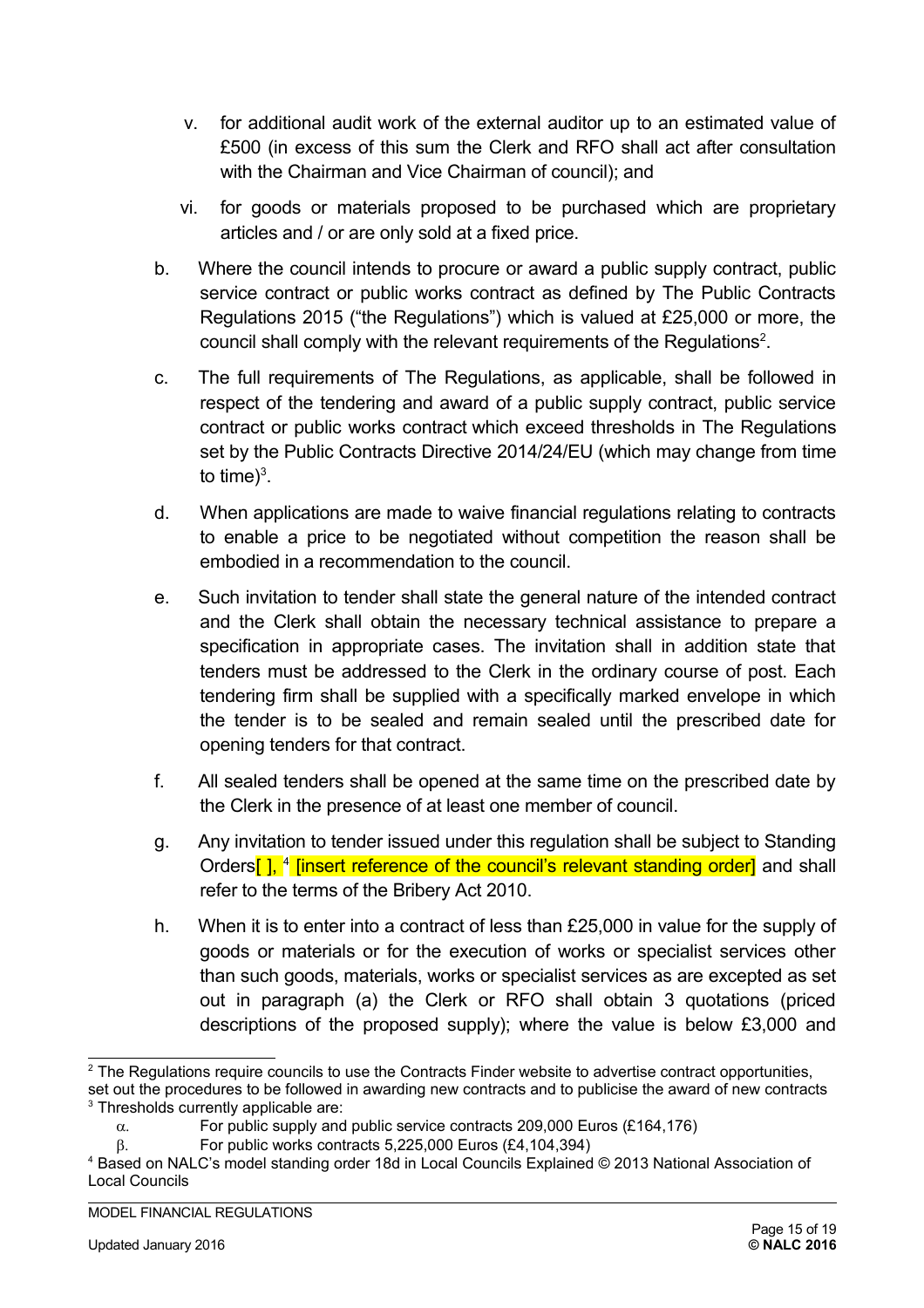above £100 the Clerk or RFO shall strive to obtain 3 estimates. Otherwise, Regulation 10.3 above shall apply.

- i. The council shall not be obliged to accept the lowest or any tender, quote or estimate.
- j. Should it occur that the council, or duly delegated committee, does not accept any tender, quote or estimate, the work is not allocated and the council requires further pricing, provided that the specification does not change, no person shall be permitted to submit a later tender, estimate or quote who was present when the original decision making process was being undertaken.

# <span id="page-15-1"></span>**12. PAYMENTS UNDER CONTRACTS FOR BUILDING OR OTHER CONSTRUCTION WORKS (PUBLIC WORKS CONTRACTS)**

- *12.1.* Payments on account of the contract sum shall be made within the time specified in the contract by the RFO upon authorised certificates of the architect or other consultants engaged to supervise the contract (subject to any percentage withholding as may be agreed in the particular contract).
- *12.2.* Where contracts provide for payment by instalments the RFO shall maintain a record of all such payments. In any case where it is estimated that the total cost of work carried out under a contract, excluding agreed variations, will exceed the contract sum of 5% or more a report shall be submitted to the council.
- *12.3.* Any variation to a contract or addition to or omission from a contract must be approved by the council and Clerk to the contractor in writing, the council being informed where the final cost is likely to exceed the financial provision.

#### **13. STORES AND EQUIPMENT**

*13.1.* N/A

# <span id="page-15-0"></span>**14. ASSETS, PROPERTIES AND ESTATES**

*14.1.* The Clerk shall make appropriate arrangements for the custody of all title deeds and Land Registry Certificates of properties held by the council. The RFO shall ensure a record is maintained of all properties held by the council, recording the location, extent, plan, reference, purchase details, nature of the interest, tenancies granted,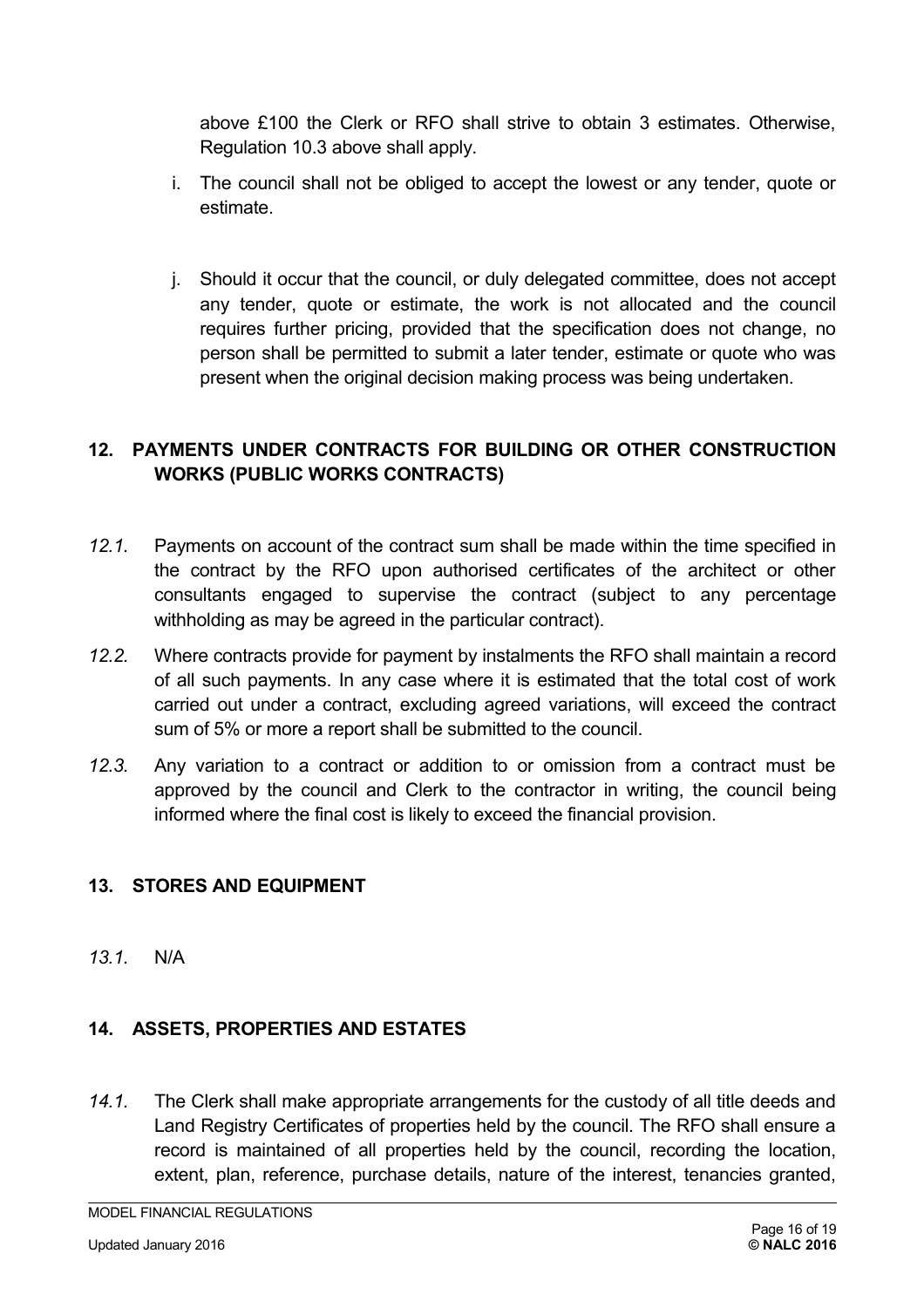rents payable and purpose for which held in accordance with Accounts and Audit Regulations.

- *14.2.* No tangible moveable property shall be purchased or otherwise acquired, sold, leased or otherwise disposed of, without the authority of the council, together with any other consents required by law, save where the estimated value of any one item of tangible movable property does not exceed £250.
- *14.3.* No real property (interests in land) shall be sold, leased or otherwise disposed of without the authority of the council, together with any other consents required by law. In each case a report in writing shall be provided to council in respect of valuation and surveyed condition of the property (including matters such as planning permissions and covenants) together with a proper business case (including an adequate level of consultation with the electorate).
- *14.4.* No real property (interests in land) shall be purchased or acquired without the authority of the full council. In each case a report in writing shall be provided to council in respect of valuation and surveyed condition of the property (including matters such as planning permissions and covenants) together with a proper business case (including an adequate level of consultation with the electorate).
- *14.5.* Subject only to the limit set in Regulation 14.2 above, no tangible moveable property shall be purchased or acquired without the authority of the full council. In each case a report in writing shall be provided to council with a full business case.
- *14.6.* The RFO shall ensure that an appropriate and accurate Register of Assets and Investments is kept up to date. The continued existence of tangible assets shown in the Register shall be verified at least annually, possibly in conjunction with a health and safety inspection of assets.

#### <span id="page-16-0"></span>**15. INSURANCE**

- *15.1.* Following the annual risk assessment (per Regulation 17), the RFO shall effect all insurances and negotiate all claims on the council's insurers.
- *15.2.* N/A relates to Clerk notifying the Clerk.
- *15.3.* The RFO shall keep a record of all insurances effected by the council and the property and risks covered thereby and annually review it.
- *15.4.* The RFO shall be notified of any loss liability or damage or of any event likely to lead to a claim, and shall report these to council at the next available meeting.
- *15.5.* All appropriate members and employees of the council shall be included in a suitable form of security or fidelity guarantee insurance which shall cover the maximum risk exposure as determined [annually] by the council, or duly delegated committee.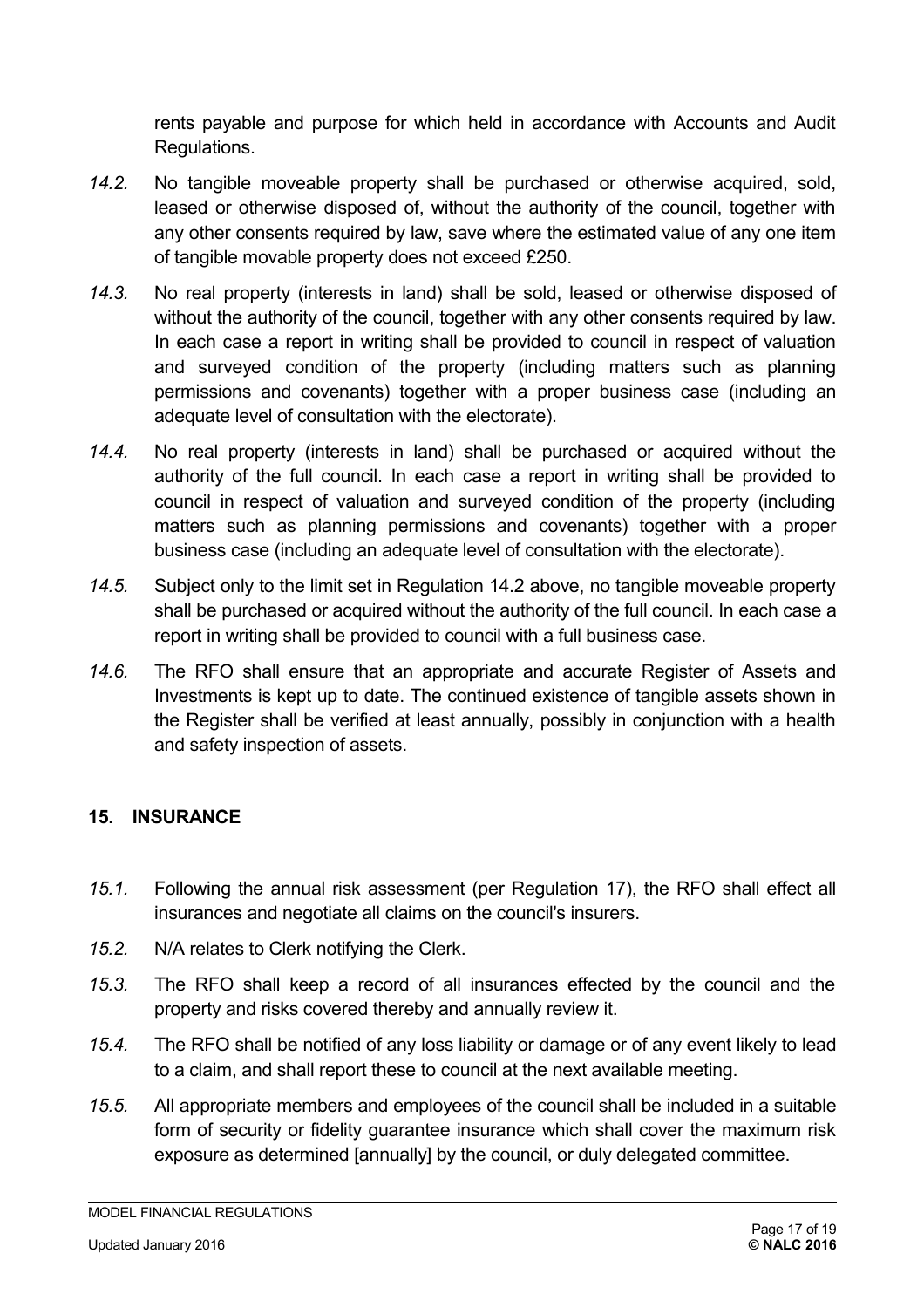# **16. CHARITIES**

*16.1.* N/A relates to the council as sole manager as trustee of a charitable body.

#### <span id="page-17-1"></span>**17. RISK MANAGEMENT**

- *17.1.* The council is responsible for putting in place arrangements for the management of risk. The Clerk shall prepare, for approval by the council, risk management policy statements in respect of all activities of the council. Risk policy statements and consequential risk management arrangements shall be reviewed by the council at least annually.
- *17.2.* When considering any new activity, the Clerk shall prepare a draft risk assessment including risk management proposals for consideration and adoption by the council.

#### <span id="page-17-0"></span>**18. SUSPENSION AND REVISION OF FINANCIAL REGULATIONS**

- *18.1.* It shall be the duty of the council to review the Financial Regulations of the council from time to time. The Clerk shall make arrangements to monitor changes in legislation or proper practices and shall advise the council of any requirement for a consequential amendment to these Financial Regulations.
- *18.2.* The council may, by resolution of the council duly notified prior to the relevant meeting of council, suspend any part of these Financial Regulations provided that reasons for the suspension are recorded and that an assessment of the risks arising has been drawn up and presented in advance to all members of council.

\* \* \*